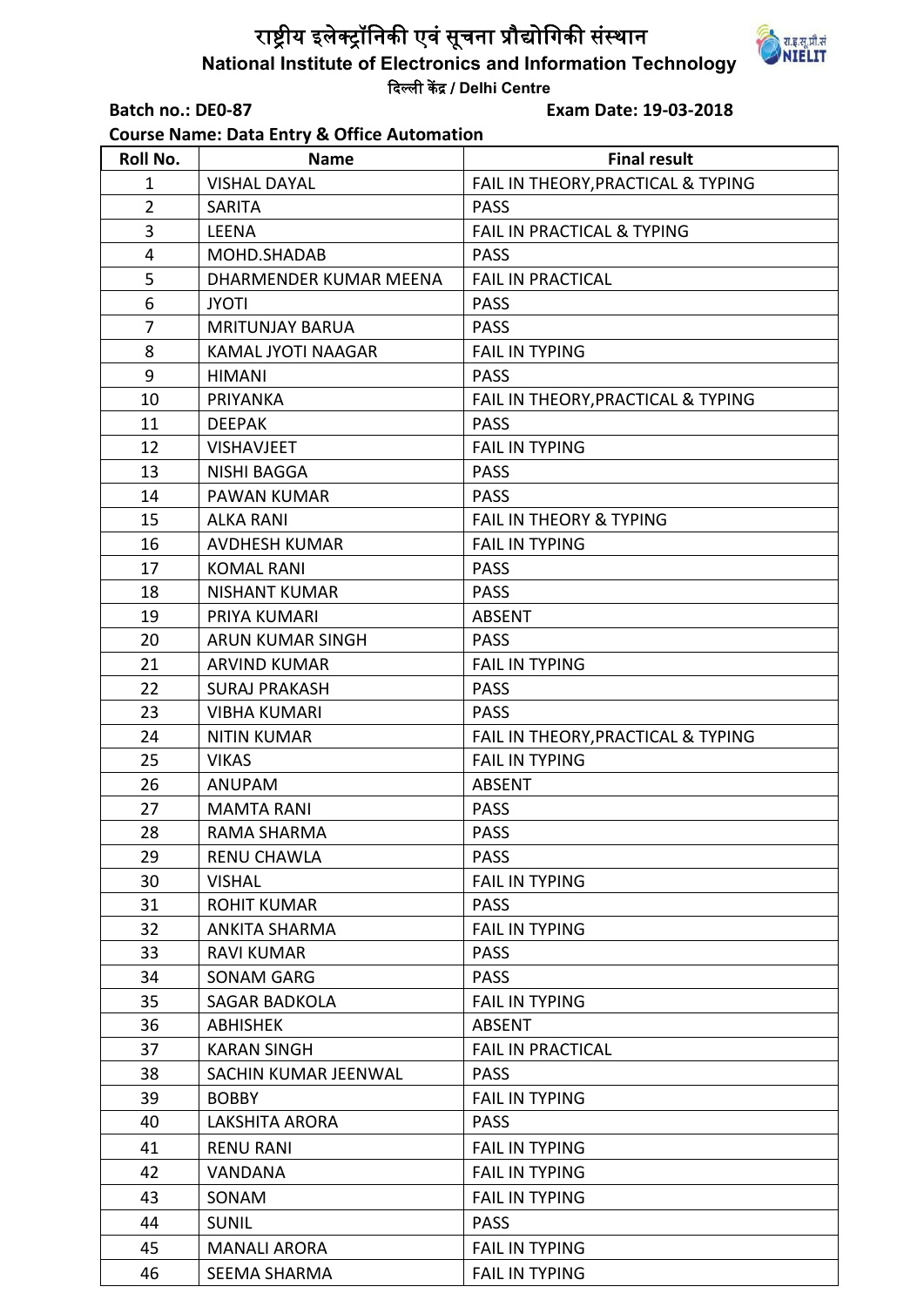# **Batch no.: DE0-88 Exam Date: 20-03-2018**

### **Course Name: Data Entry & Office Automation**

| Roll No.       | <b>Name</b>                  | <b>Final result</b>                 |
|----------------|------------------------------|-------------------------------------|
| $\mathbf 1$    | <b>DIMPAL</b>                | <b>ABSENT</b>                       |
| $\overline{2}$ | <b>VERSHA</b>                | FAIL IN TYPING AND PRACTICAL        |
| 3              | <b>KAJAL</b>                 | FAIL IN TYPING AND PRACTICAL        |
| 4              | AMAN KUMAR KANOJIA           | <b>PASS</b>                         |
| 5              | <b>JONI KASHYAP</b>          | <b>PASS</b>                         |
| 6              | <b>SHALOO</b>                | <b>FAIL IN TYPING</b>               |
| $\overline{7}$ | ANUPAMA ANAND                | <b>ABSENT</b>                       |
| 8              | <b>RADHIKA</b>               | <b>FAIL IN TYPING</b>               |
| 9              | <b>HEMANT KUMAR SINGH</b>    | <b>PASS</b>                         |
| 10             | <b>RAMRAHI</b>               | <b>FAIL IN TYPING</b>               |
| 11             | <b>MUKTA CHUGH</b>           | <b>FAIL IN TYPING</b>               |
| 12             | <b>SWEETY</b>                | <b>FAIL IN TYPING</b>               |
| 15             | <b>SHIVANI MONGA</b>         | <b>PASS</b>                         |
| 16             | SANDEEP                      | <b>PASS</b>                         |
| 17             | <b>GAURAV RAJPUT</b>         | <b>FAIL IN TYPING</b>               |
| 18             | <b>SANDEEP KUMAR</b>         | <b>PASS</b>                         |
| 19             | <b>RAJESH CHANDRA</b>        | <b>PASS</b>                         |
| 20             | SANYA                        | <b>PASS</b>                         |
| 21             | SAGAR                        | <b>FAIL IN TYPING</b>               |
| 22             | LALITA                       | <b>FAIL IN TYPING</b>               |
| 23             | <b>SHASHI BALA</b>           | <b>PASS</b>                         |
| 24             | <b>AMIT KUMAR</b>            | <b>PASS</b>                         |
| 25             | <b>MOHIT GAUTAM</b>          | <b>PASS</b>                         |
| 26             | <b>KESHAV KUMAR BHARDWAJ</b> | <b>ABSENT</b>                       |
| 27             | <b>POOJA</b>                 | <b>FAIL IN TYPING</b>               |
| 28             | <b>KALPANA</b>               | <b>PASS</b>                         |
| 29             | <b>MANPREET KAUR</b>         | <b>FAIL IN TYPING</b>               |
| 30             | <b>DIKSHA SHARMA</b>         | <b>PASS</b>                         |
| 31             | <b>MONU</b>                  | <b>PASS</b>                         |
| 32             | <b>BANDANA DUA</b>           | <b>PASS</b>                         |
| 33             | <b>HEMA</b>                  | <b>FAIL IN TYPING AND PRACTICAL</b> |
| 34             | <b>NISHA</b>                 | <b>PASS</b>                         |
| 35             | <b>CHANDRIKA</b>             | <b>PASS</b>                         |
| 36             | POOJA ARYA                   | <b>FAIL IN TYPING</b>               |
| 37             | <b>ANKITA CHOPRA</b>         | <b>PASS</b>                         |
| 38             | <b>DEEPA</b>                 | <b>FAIL IN TYPING</b>               |
| 39             | <b>MANSOOR AHMAD</b>         | <b>PASS</b>                         |
| 40             | PRADEEP CHAUDHARY            | <b>FAIL IN TYPING</b>               |
| 41             | <b>LOVISH VOHRA</b>          | <b>PASS</b>                         |
| 42             | SONU                         | <b>PASS</b>                         |
| 43             | <b>RAHUL</b>                 | <b>PASS</b>                         |
| 44             | <b>RAM GOPAL</b>             | <b>PASS</b>                         |
| 45             | <b>KARAMVEER</b>             | <b>ABSENT</b>                       |